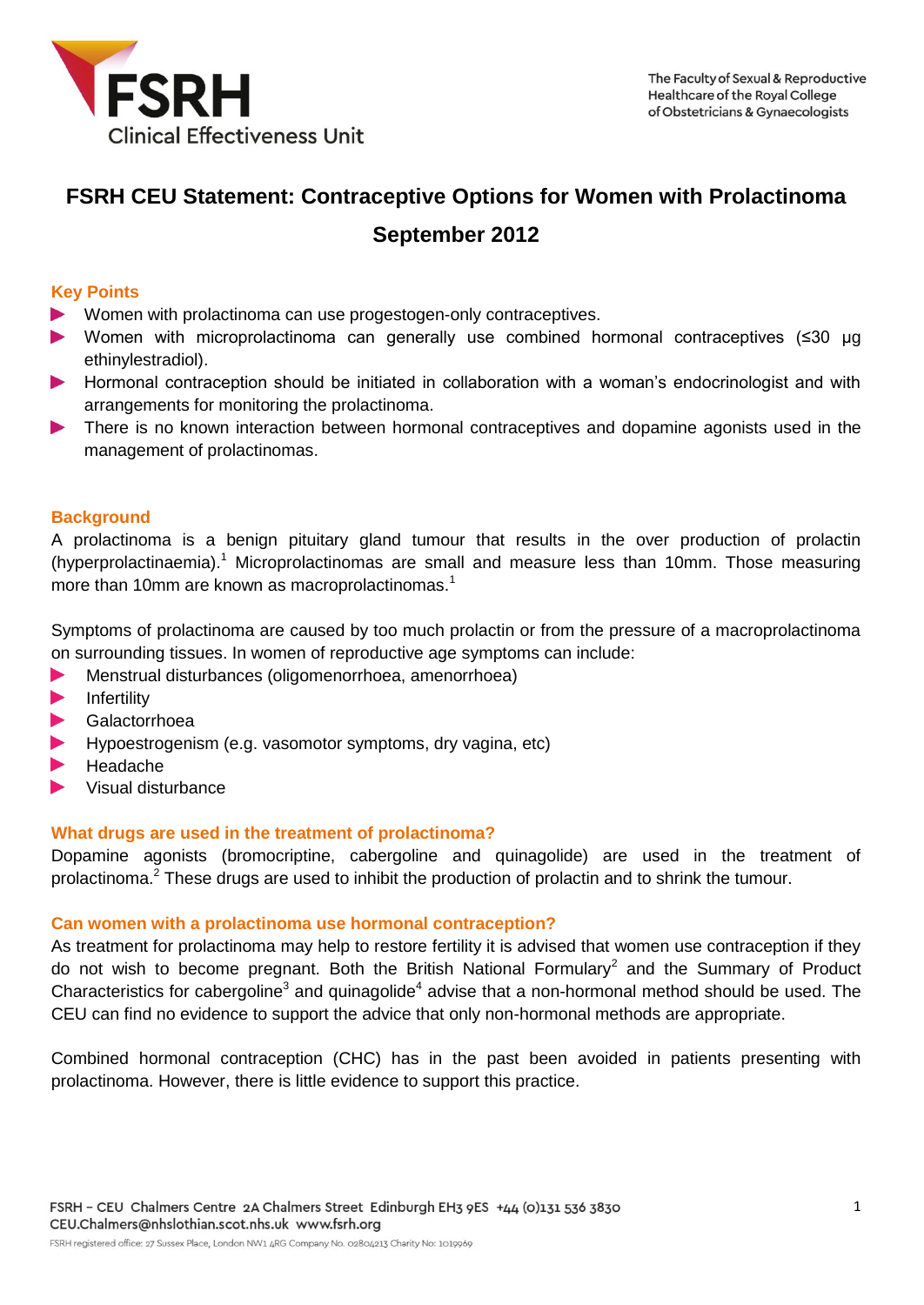

A prospective cohort study followed up 16 women with hyperprolactinaemia who started using combined oral contraception (COC).<sup>5</sup> After two years of COC use, there was a non-significant decrease in plasma prolactin (PRL) concentration. There was no apparent enlargement of prolactinoma in any of the subjects, although the radiological techniques used at the time of this study may have had insufficient resolution to identify small prolactinomas.

A cohort study of 21 women using a COC containing 35 μg ethinylestradiol (EE) and 2 mg cyproterone acetate found that basal concentrations of PRL increased significantly during the year of COC use and PRL concentrations were elevated 6 months after cessation. $6$ 

A descriptive study of 100 women using COCs (50 using 50 μg EE COCs and 50 using 30 μg COCs) showed that there was a significant elevation in serum PRL in both groups, with a more significant elevation in the 50 µg EE COC users.<sup>7</sup>

A cross-over study of 26 women using COCs containing 30 μg EE and 50 μg levonorgestrel (LNG) or 40 μg EE and 75 μg LNG reported that prolactin concentrations rose sporadically in some women, but there was no significant increase.<sup>8</sup>

Christin-Maitre *et al.* advocate that women presenting with microprolactinoma should be allowed to use current contraceptive pills containing 30 micrograms or less of EE, but they advise caution in cases of macroprolactinoma.<sup>9</sup>

Schlechte indicates that in women with microprolactinomas for whom fertility is not an issue, treatment with an oral contraceptive is less expensive and has fewer side effects than using dopamine agonists.<sup>10</sup>

The limited literature available suggests that progestogen-only methods are safe in women with prolactinoma.<sup>11</sup>

# **Are there any known interactions between prolactinoma treatments and contraception?**

No. Dopamine agonists are not known to interact with hormonal contraceptives and no interaction is listed in the BNF<sup>2</sup> or SPC<sup>3,4,12</sup> for these products. The contraceptive efficacy of combined hormonal contraceptive and progestogen-only contraceptives will not be affected by use of such treatments.

## **References**

- 1. Prolactinoma. National Endocrine and Metabolic Diseases Information Service. <http://endocrine.niddk.nih.gov/pubs/prolact/prolact.aspx#affect>
- 2. British National Formulary (BNF). British National Formulary:63. 2012. British Medical Association and Royal Pharmaceutical Society.
- 3. Pharmacia Limited. Dostinex Tablets . [http://www.medicines.org.uk/EMC/medicine/10003/SPC/Dostinex+Tablets/.](http://www.medicines.org.uk/EMC/medicine/10003/SPC/Dostinex+Tablets/) 2010 .
- 4. Ferring Pharmaceuticals Ltd. Norprolac Tablets 25, 50 and 75 micrograms . [http://www.medicines.org.uk/EMC/medicine/16218/SPC/Norprolac++Tablets+25%2c++50++and+75](http://www.medicines.org.uk/EMC/medicine/16218/SPC/Norprolac++Tablets+25%2c++50++and+75+micrograms/) [+micrograms/.](http://www.medicines.org.uk/EMC/medicine/16218/SPC/Norprolac++Tablets+25%2c++50++and+75+micrograms/) 2012.